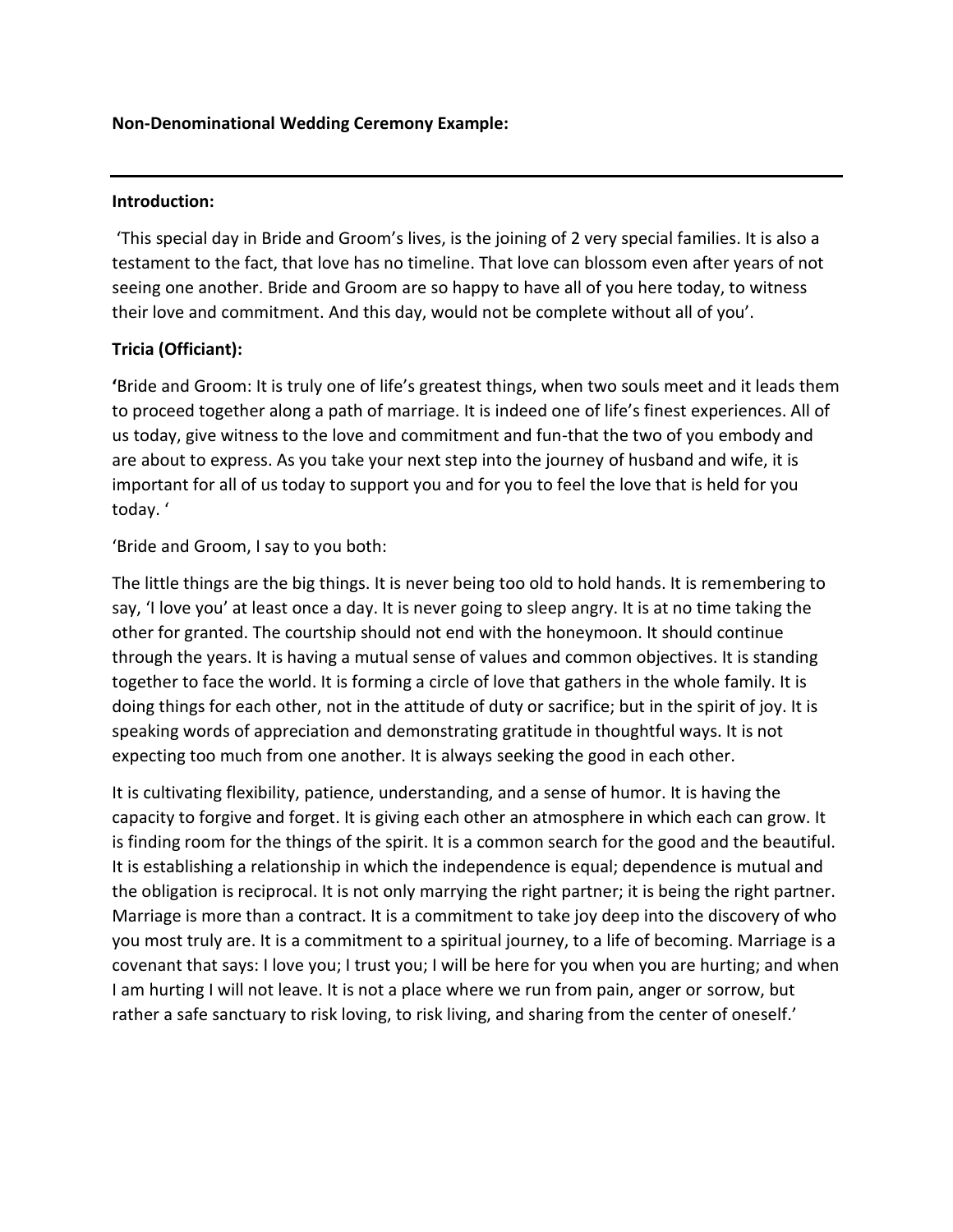# **Tricia (Officiant):**

'Groom: Bride is about to become your wife. She will look to you for gentleness, for support, for understanding, for encouragement, and for protection. You must never take bride for granted, and be continually sensitive to her needs. Your life and love will be Bride's greatest source of joy'.

'Groom, will you have Bride to be your lawfully wedded wife? Will you love and cherish her? Will you always uphold her and encourage her? Will you be loyal to her and true? Will you honor her all her days and be respectful of her and promise to always bestow upon her your heart's deepest devotion?'

#### **Groom:**

'I will'.

# **Tricia (officiant):**

'Bride: Groom is about to become your husband. He will look to you for gentleness, for support, for understanding, for encouragement, and for protection. You must never take groom for granted, and be continually sensitive to his needs. Your life and love will be Groom's greatest source of joy'.

'Bride, will you have Groom to be your lawfully wedded husband? Will you love and cherish him? Will you always uphold him and encourage him? Will you be loyal to him and true? Will you honor him all his days and be respectful of him, and promise to always bestow upon him your heart's deepest devotion?'

# **Bride:**

'I will'.

# **Tricia (Officiant):**

'Groom: please hold Bride's hand'

'These are the hands of your best friend. These are the hands that will passionately love you and cherish you through the years, for a lifetime of happiness. These are the hands that will hold you tight as you struggle through difficult times. These are the hands that will comfort you when you are sick, or console you when you are grieving. These are the hands that will hold you in joy and excitement and hope. These are the hands that will give you support as you both chase down your dreams. Together as a team, everything you wish for can be realized'.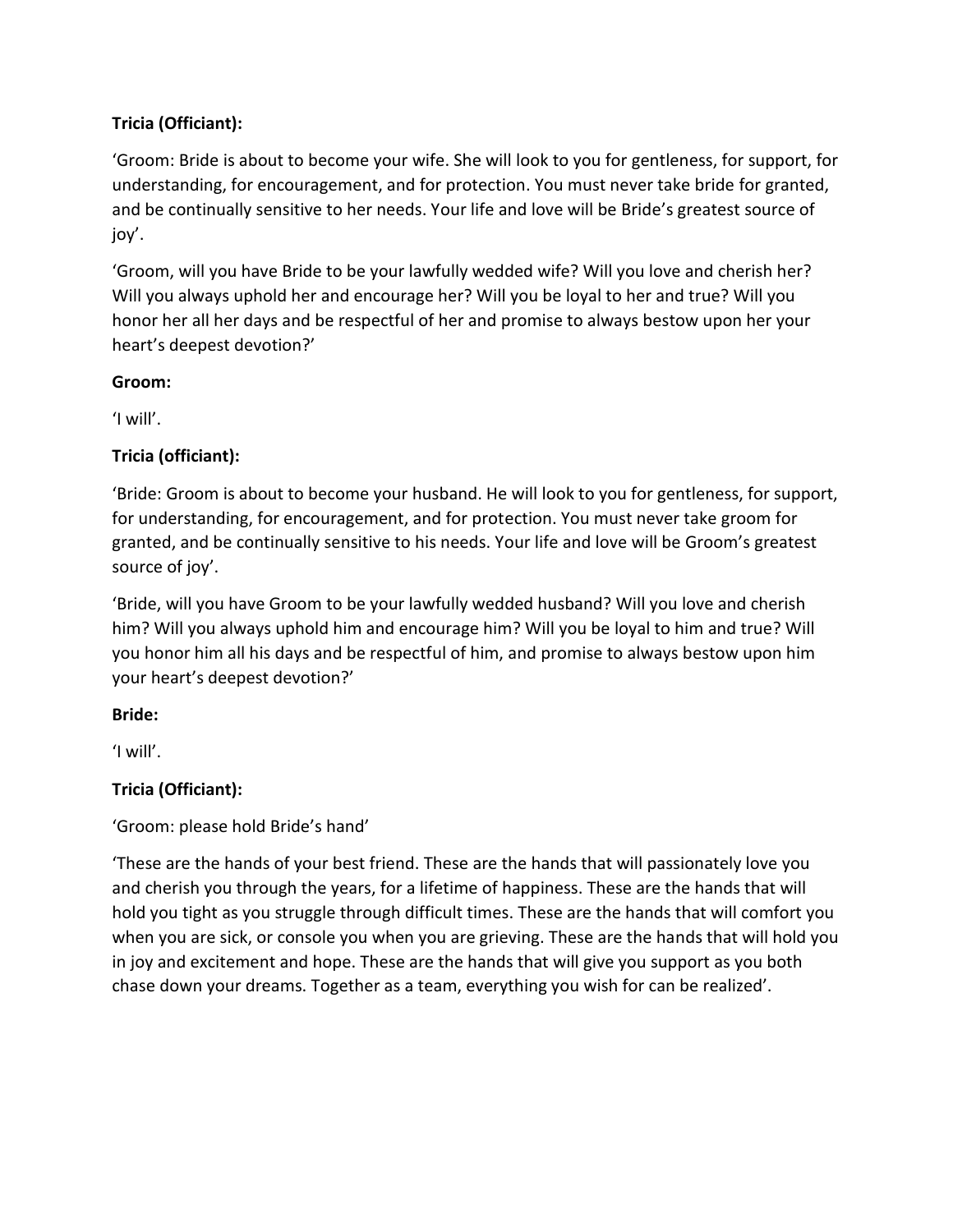### **Tricia (Officiant):**

'Groom, please repeat after me:

'Today , I groom, take you, bride, to be my wife. To laugh with you in joy, to grieve with you in sorrow, to grow with you in love, to bring you peace and nurture your spirit'.

### **Tricia (Officiant):**

'Bride as you face Groom: These are the hands of your best friend, strong and vibrant with love. Holding your hand on your special wedding day as he promises to love you all the days of his life. These are the hands that will work alongside yours as together you build your future, as you laugh and cry, as you share your innermost secrets and dreams. These are the hands that will love you and cherish you through the years for a lifetime of happiness. These are the hands that will countless times wipe the tears from your eyes-tears of sorrow, tears of joy, and tears of laughter. These are the hands that will comfort you in illness and hold you when you are frightened or grieving.'

'Bride, please repeat after me:

'Today, I Bride, take you Groom, to be my husband. To laugh with you in joy, to grieve with you in sorrow, to grow with you in love, to bring you peace and nurture your spirit'.

### **Tricia (Officiant):**

'May I have the rings?' (rings are handed to Tricia)

'Groom and Bride: as you offer these rings, it is a token of your love and devotion to one another. Your two lives are being joined today in one unbroken circle. Wherever you go, may you always return to one another in your togetherness. May you find in one another the love for which all men and women yearn. May you grow in understanding and compassion. May these rings symbolize the touch of the spirit of love that is in both your hearts'.

#### **Tricia (Officiant):**

'Groom, please repeat after me :

Bride: I give you this ring as a symbol of my love, and with all that I am and all that I have, I pledge my faithful love. May it be a reminder to you that I hold your heart in my care all the days of my life'.

'Bride, please repeat after me:

'Groom, I give you this ring as a symbol of my love, and with all that I am and all that I have, I pledge my faithful love. May it be a reminder to you that I hold your heart in my care all the days of my life'.